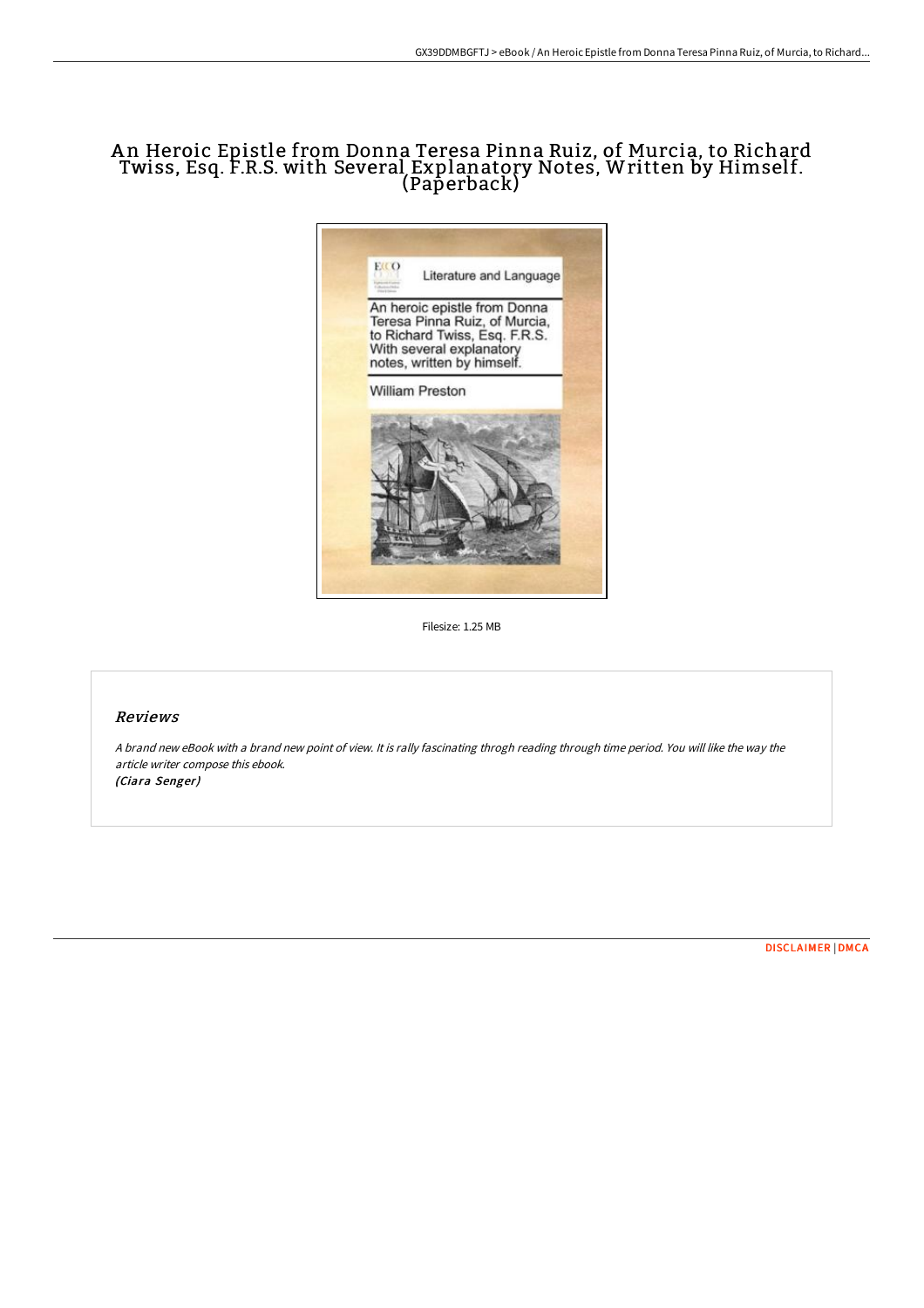# AN HEROIC EPISTLE FROM DONNA TERESA PINNA RUIZ, OF MURCIA, TO RICHARD TWISS, ESQ. F.R.S. WITH SEVERAL EXPLANATORY NOTES, WRITTEN BY HIMSELF. (PAPERBACK)



Gale Ecco, Print Editions, United States, 2010. Paperback. Condition: New. Language: English . Brand New Book \*\*\*\*\* Print on Demand \*\*\*\*\*.The 18th century was a wealth of knowledge, exploration and rapidly growing technology and expanding record-keeping made possible by advances in the printing press. In its determination to preserve the century of revolution, Gale initiated a revolution of its own: digitization of epic proportions to preserve these invaluable works in the largest archive of its kind. Now for the first time these high-quality digital copies of original 18th century manuscripts are available in print, making them highly accessible to libraries, undergraduate students, and independent scholars.Western literary study flows out of eighteenth-century works by Alexander Pope, Daniel Defoe, Henry Fielding, Frances Burney, Denis Diderot, Johann Gottfried Herder, Johann Wolfgang von Goethe, and others. Experience the birth of the modern novel, or compare the development of language using dictionaries and grammar discourses. ++++The below data was compiled from various identification fields in the bibliographic record of this title. This data is provided as an additional tool in helping to insure edition identification: ++++British LibraryT036158Donna Teresa Pinna yRuiz = William Preston. Sometimes erroneously attributed to Leonard MacNally. A satire on Richard Twiss s Travels through Portugal and Spain . , 1775, occasioned by the appearance of his A tour in Ireland . . With a half-title.London: printed from the Dublin third edtion; and sold by G. Kearsley, 1777. 28p.; 4.

 $_{\rm PDF}$ Read An Heroic Epistle from Donna Teresa Pinna Ruiz, of Murcia, to Richard Twiss, Esq. F.R.S. with Several Explanatory Notes, Written by Himself. [\(Paperback\)](http://albedo.media/an-heroic-epistle-from-donna-teresa-pinna-ruiz-o.html) Online  $\mathbf{m}$ Download PDF An Heroic Epistle from Donna Teresa Pinna Ruiz, of Murcia, to Richard Twiss, Esq. F.R.S. with Several Explanatory Notes, Written by Himself. [\(Paperback\)](http://albedo.media/an-heroic-epistle-from-donna-teresa-pinna-ruiz-o.html)